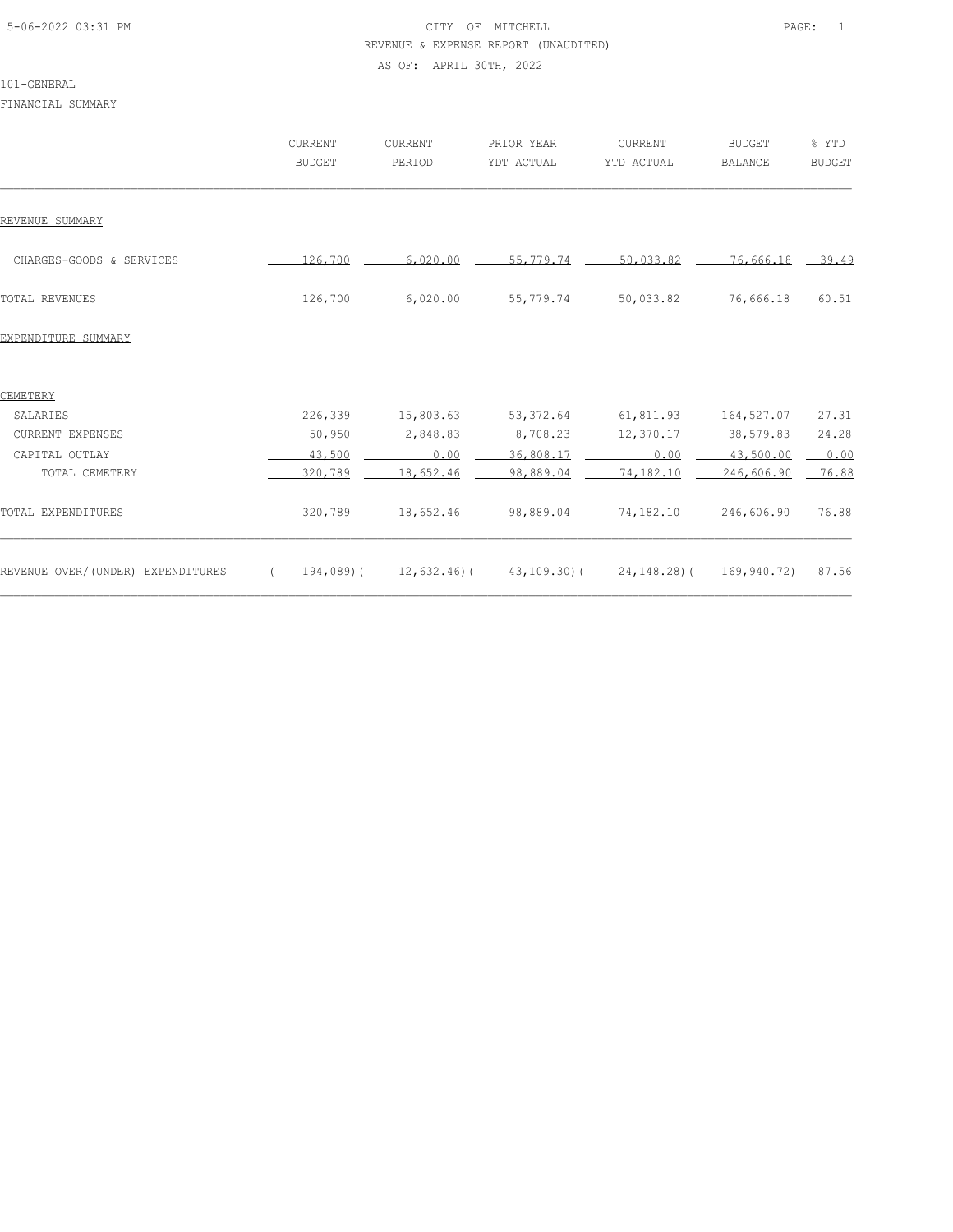## 5-06-2022 03:31 PM PAGE: 2 REVENUE & EXPENSE REPORT (UNAUDITED) AS OF: APRIL 30TH, 2022

101-GENERAL

| REVENUES      |                                | CURRENT<br><b>BUDGET</b> | CURRENT<br>PERIOD | PRIOR YEAR<br>YDT ACTUAL | CURRENT<br>YTD ACTUAL | BUDGET<br><b>BALANCE</b> | % YTD<br><b>BUDGET</b> |
|---------------|--------------------------------|--------------------------|-------------------|--------------------------|-----------------------|--------------------------|------------------------|
|               | CHARGES-GOODS & SERVICES       |                          |                   |                          |                       |                          |                        |
| $101 - 348$   | CEMETERY PERMITS               | 3,500                    | 810.00            | 2,490.00                 | 1,470.00              | 2,030.00                 | 42.00                  |
| 101-3481      | CEMETERY OPENINGS              | 63,000                   | 2,150.00          | 18,600.00                | 11,825.00             | 51,175.00                | 18.77                  |
| 101-3482      | CEMETERY LOT SALES             | 30,000                   | 3,060.00          | 10,275.00                | 13,290.00             | 16,710.00                | 44.30                  |
| 101-3483      | CEMETERY SAT FUNERAL FEE       | 4,000                    | 0.00              | 1,200.00                 | 0.00                  | 4,000.00                 | 0.00                   |
| 101-3484      | CEMETERY MAINTENANCE FEES      | 22,000                   | 0.00              | 21, 114.74               | 16,848.82             | 5, 151. 18               | 76.59                  |
| 101-3485      | COLUMBARIUM LOT SALES          | 4,200                    | 0.00              | 2,100.00                 | 6,600.00              | 2,400.00)                | 157.14                 |
|               | TOTAL CHARGES-GOODS & SERVICES | 126,700                  | 6,020.00          | 55,779.74                | 50,033.82             | 76,666.18                | 60.51                  |
|               |                                |                          |                   |                          |                       |                          |                        |
| TOTAL REVENUE |                                | 126,700                  | 6,020.00          | 55,779.74                | 50,033.82             | 76,666.18                | 60.51                  |